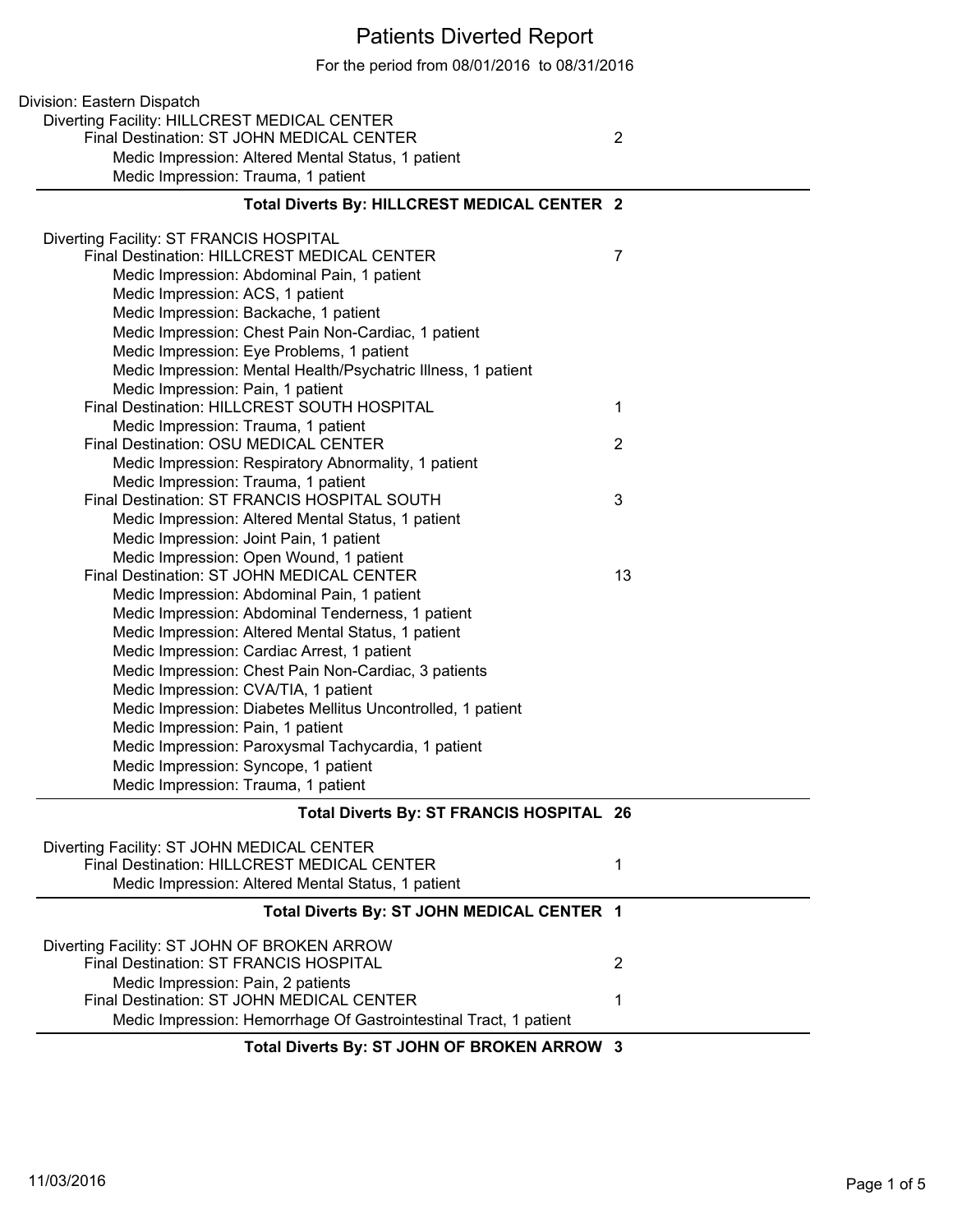| Division: Western Dispatch                                                                      |   |
|-------------------------------------------------------------------------------------------------|---|
| Diverting Facility: AAR WILL ROGERS AIRPORT                                                     |   |
| Final Destination: PRESBYTERIAN TOWER-OU MEDICAL                                                | 1 |
| Medic Impression: Chest Pain Non-Cardiac, 1 patient                                             |   |
| Total Diverts By: AAR WILL ROGERS AIRPORT 1                                                     |   |
| Diverting Facility: ALLIANCEHEALTH - DEACONESS                                                  |   |
| Final Destination: ST ANTHONYS HOSPITAL                                                         | 1 |
| Medic Impression: Pain, 1 patient                                                               |   |
| Total Diverts By: ALLIANCEHEALTH - DEACONESS 1                                                  |   |
| Diverting Facility: BAPTIST INTEGRIS MEDICAL CENTER                                             |   |
| Final Destination: ALLIANCEHEALTH - DEACONESS                                                   | 6 |
| Medic Impression: Altered Mental Status, 2 patients                                             |   |
| Medic Impression: Pain, 1 patient                                                               |   |
| Medic Impression: Respiratory Abnormality, 2 patients                                           |   |
| Medic Impression: Vomiting, 1 patient                                                           |   |
| <b>Final Destination: CANADIAN VALLEY INTEGRIS REGNL</b>                                        | 3 |
| Medic Impression: Altered Mental Status, 1 patient                                              |   |
| Medic Impression: Fever, 2 patients                                                             |   |
| Final Destination: INTEGRIS MEDICAL CENTER - EDMOND                                             | 2 |
| Medic Impression: Hemorrhage Of Gastrointestinal Tract, 1 patient                               |   |
| Medic Impression: Trauma, 1 patient<br>Final Destination: MERCY HEALTH CENTER                   |   |
| Medic Impression: Fever, 1 patient                                                              | 1 |
| Final Destination: SOUTHWEST INTEGRIS MEDICAL CEN                                               | 4 |
| Medic Impression: Chest Pain Non-Cardiac, 1 patient                                             |   |
| Medic Impression: Fever, 1 patient                                                              |   |
| Medic Impression: Mental Health/Psychatric Illness, 1 patient                                   |   |
| Medic Impression: Trauma, 1 patient                                                             |   |
| Final Destination: ST ANTHONYS HOSPITAL                                                         | 4 |
| Medic Impression: Altered Mental Status, 1 patient                                              |   |
| Medic Impression: Hemorrhage Of Gastrointestinal Tract, 1 patient                               |   |
| Medic Impression: Mental Health/Psychatric Illness, 1 patient                                   |   |
| Medic Impression: Pain, 1 patient                                                               |   |
| Total Diverts By: BAPTIST INTEGRIS MEDICAL CENTER 20                                            |   |
| Diverting Facility: MCBRIDE CLINIC ORTHOPEDIC HOSPITAL                                          |   |
| Final Destination: ALLIANCE HEALTH - MIDWEST                                                    | 1 |
| Medic Impression: Respiratory Abnormality, 1 patient                                            |   |
| Total Diverts By: MCBRIDE CLINIC ORTHOPEDIC HOSPITAL 1                                          |   |
| Diverting Facility: MERCY HEALTH CENTER                                                         |   |
| Final Destination: ALLIANCEHEALTH - DEACONESS                                                   | 1 |
| Medic Impression: Hemorrhage Of Gastrointestinal Tract, 1 patient                               |   |
| Final Destination: BAPTIST INTEGRIS MEDICAL CENTER                                              | 4 |
| Medic Impression: Altered Mental Status, 1 patient                                              |   |
| Medic Impression: Fever, 1 patient                                                              |   |
| Medic Impression: Hemorrhage Of Gastrointestinal Tract, 1 patient                               |   |
| Medic Impression: Hypertension, 1 patient<br>Final Destination: OKLAHOMA HEART HOSPITAL         |   |
| Medic Impression: Injury, 1 patient                                                             | 4 |
|                                                                                                 |   |
|                                                                                                 |   |
| Medic Impression: Respiratory Abnormality, 2 patients                                           |   |
| Medic Impression: Syncope, 1 patient                                                            | 1 |
| Final Destination: OU MEDICAL CENTER EDMOND                                                     |   |
| Medic Impression: Pain, 1 patient<br>Final Destination: PRESBYTERIAN TOWER-OU MEDICAL           | 1 |
| Medic Impression: Trauma, 1 patient<br>Final Destination: WOMEN AND CHILDREN'S AT OU MED CENTER |   |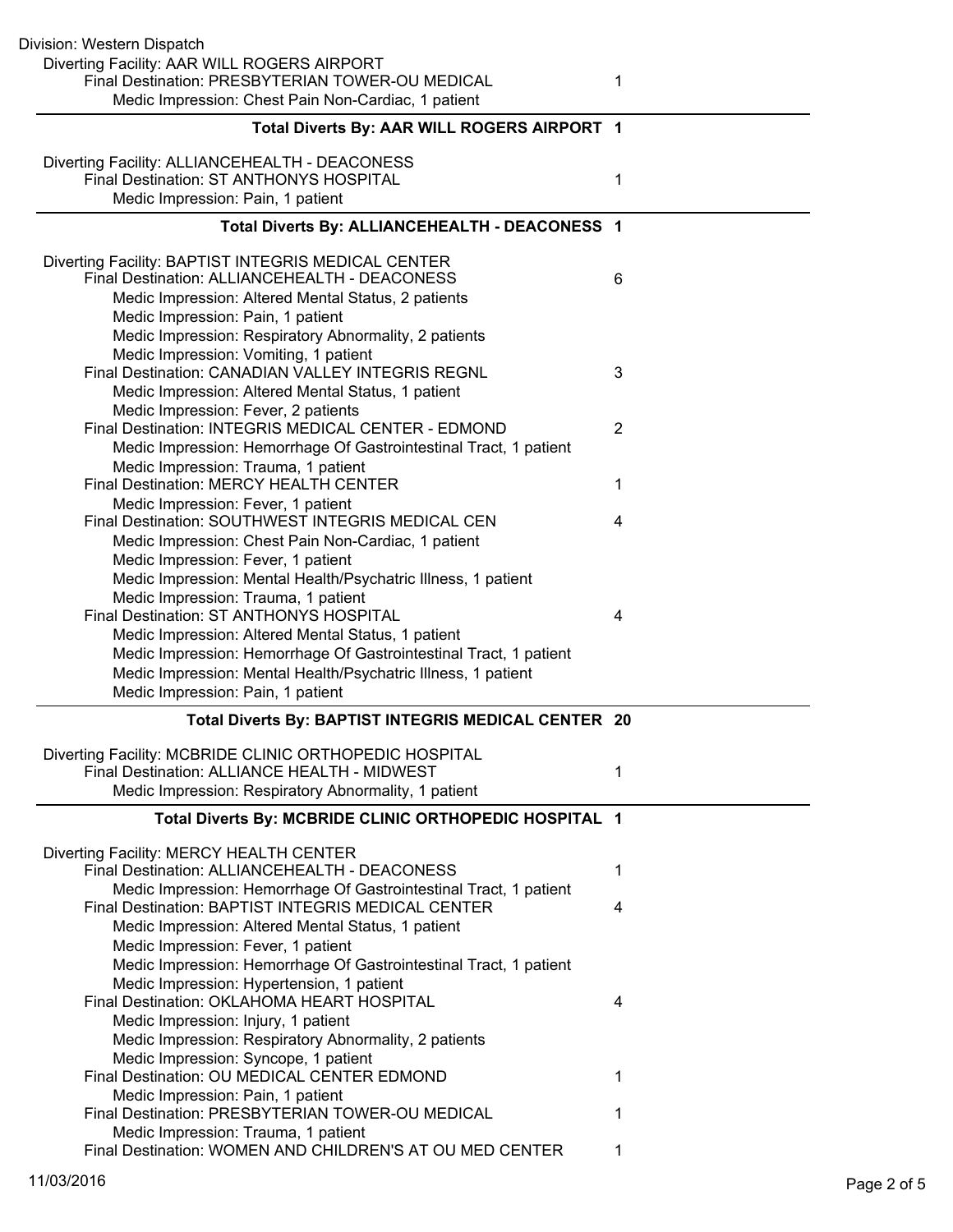| Medic Impression: Trauma, 1 patient                                                                                                 |                |
|-------------------------------------------------------------------------------------------------------------------------------------|----------------|
| Total Diverts By: MERCY HEALTH CENTER 12                                                                                            |                |
| Diverting Facility: NORMAN REGIONAL HEALTHPLEX<br>Final Destination: NORMAN REGIONAL HOSPITAL<br>Medic Impression: Fever, 1 patient | 1              |
| Total Diverts By: NORMAN REGIONAL HEALTHPLEX 1                                                                                      |                |
|                                                                                                                                     |                |
| Diverting Facility: OKLAHOMA CITY VA HOSPITAL<br>Final Destination: BAPTIST INTEGRIS MEDICAL CENTER                                 | 6              |
| Medic Impression: Abdominal Pain, 1 patient<br>Medic Impression: Abdominal Tenderness, 1 patient                                    |                |
| Medic Impression: ACS, 1 patient                                                                                                    |                |
| Medic Impression: CVA/TIA, 1 patient                                                                                                |                |
| Medic Impression: Mental Health/Psychatric Illness, 1 patient                                                                       |                |
| Medic Impression: Trauma, 1 patient<br>Final Destination: CANADIAN VALLEY INTEGRIS REGNL                                            | $\overline{2}$ |
| Medic Impression: Abdominal Pain, 1 patient                                                                                         |                |
| Medic Impression: Pain, 1 patient                                                                                                   |                |
| Final Destination: MERCY HEALTH CENTER                                                                                              | 1              |
| Medic Impression: Respiratory Abnormality, 1 patient<br>Final Destination: NORMAN REGIONAL MEDICAL CENTER - MOORE                   | 1              |
| Medic Impression: Pain, 1 patient                                                                                                   |                |
| Final Destination: PRESBYTERIAN TOWER-OU MEDICAL                                                                                    | 3              |
| Medic Impression: Injury, 1 patient<br>Medic Impression: Syncope, 1 patient                                                         |                |
| Medic Impression: Trauma, 1 patient                                                                                                 |                |
| Final Destination: SOUTHWEST INTEGRIS MEDICAL CEN                                                                                   | 1              |
| Medic Impression: Fever, 1 patient                                                                                                  |                |
| Final Destination: ST ANTHONYS HOSPITAL                                                                                             | 4              |
| Medic Impression: Abdominal Pain, 1 patient                                                                                         |                |
| Medic Impression: Altered Mental Status, 2 patients<br>Medic Impression: Respiratory Abnormality, 1 patient                         |                |
|                                                                                                                                     |                |
| Total Diverts By: OKLAHOMA CITY VA HOSPITAL 18                                                                                      |                |
| Diverting Facility: OKLAHOMA HEART HOSPITAL                                                                                         |                |
| Final Destination: BAPTIST INTEGRIS MEDICAL CENTER<br>Medic Impression: Cardiac Arrest, 1 patient                                   | 1              |
| Final Destination: MERCY HEALTH CENTER                                                                                              | 1              |
| Medic Impression: Backache, 1 patient                                                                                               |                |
| Final Destination: OKLAHOMA HEART HOSPITAL SOUTH                                                                                    | 1              |
| Medic Impression: Respiratory Abnormality, 1 patient                                                                                |                |
| Total Diverts By: OKLAHOMA HEART HOSPITAL 3                                                                                         |                |
| Diverting Facility: PRESBYTERIAN TOWER-OU MEDICAL                                                                                   |                |
| Final Destination: ALLIANCE HEALTH - MIDWEST                                                                                        | 1              |
| Medic Impression: Pain, 1 patient                                                                                                   |                |
| Final Destination: ALLIANCEHEALTH - DEACONESS                                                                                       | 3              |
| Medic Impression: Abdominal Pain, 1 patient<br>Medic Impression: Backache, 1 patient                                                |                |
| Medic Impression: Diabetes Mellitus Uncontrolled, 1 patient                                                                         |                |
| Final Destination: BAPTIST INTEGRIS MEDICAL CENTER                                                                                  | 3              |
| Medic Impression: Abdominal Pain, 1 patient                                                                                         |                |
| Medic Impression: Backache, 1 patient                                                                                               |                |
| Medic Impression: Nausea/Vomiting, 1 patient<br>Final Destination: MERCY HEALTH CENTER                                              |                |
| Medic Impression: Hemorrhage Of Gastrointestinal Tract, 1 patient                                                                   | 1              |
| Final Destination: OKLAHOMA HEART HOSPITAL SOUTH                                                                                    | 1              |
| Medic Impression: ACS, 1 patient                                                                                                    |                |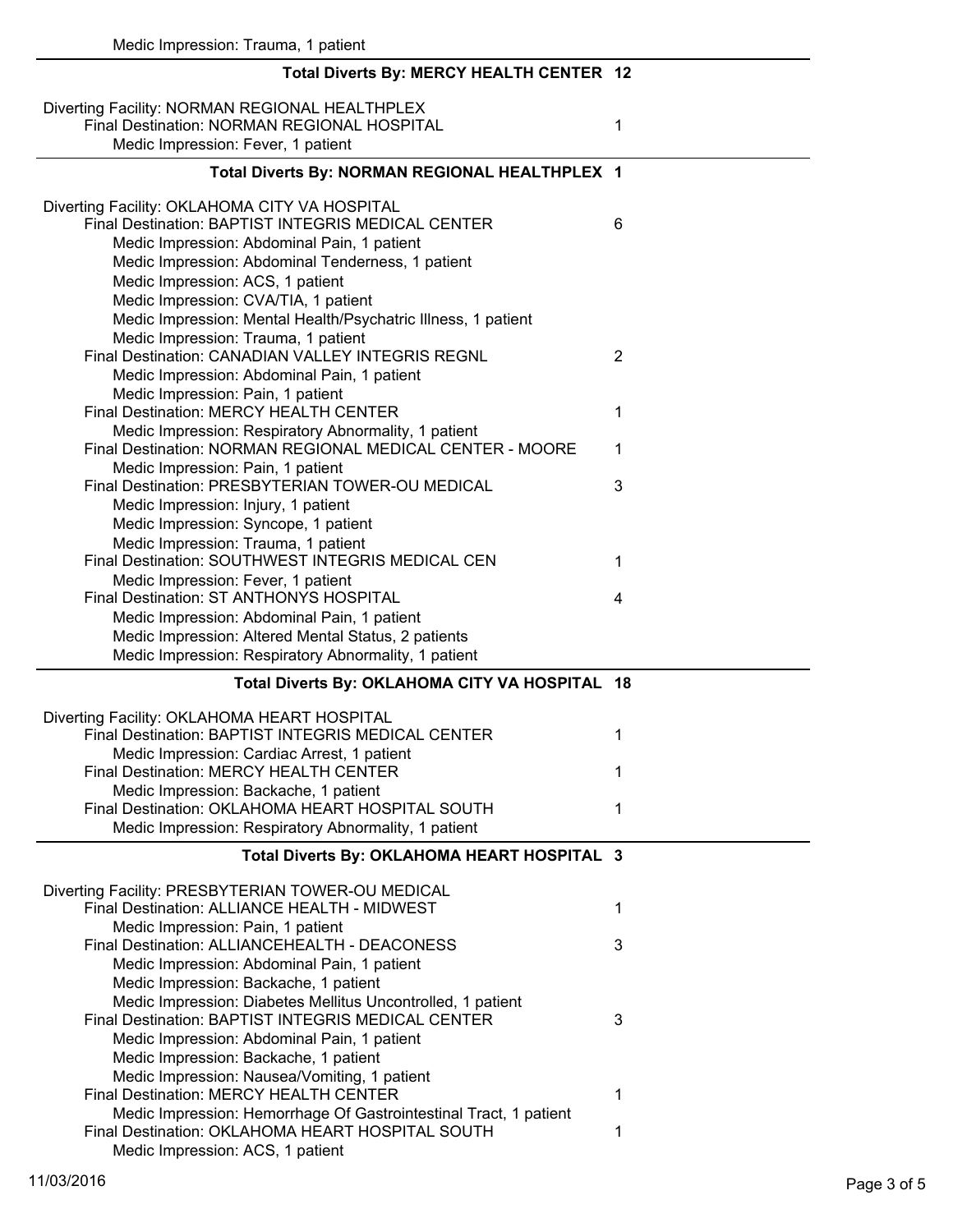| Final Destination: OU MEDICAL CENTER EDMOND                                 | 11 |
|-----------------------------------------------------------------------------|----|
| Medic Impression: Abdominal Pain, 2 patients                                |    |
| Medic Impression: Altered Mental Status, 1 patient                          |    |
| Medic Impression: Chest Pain Non-Cardiac, 1 patient                         |    |
| Medic Impression: Hemorrhage, 1 patient                                     |    |
| Medic Impression: Other mechanical complication of urinary stent, 1 patient |    |
| Medic Impression: Pain, 2 patients                                          |    |
| Medic Impression: Respiratory Abnormality, 2 patients                       |    |
| Medic Impression: Seizures, 1 patient                                       |    |
| Final Destination: PRESBYTERIAN TOWER-OU MEDICAL                            | 1  |
| Medic Impression: Diabetes Mellitus Uncontrolled, 1 patient                 |    |
| Final Destination: SOUTHWEST INTEGRIS MEDICAL CEN                           | 11 |
| Medic Impression: Abdominal Pain, 1 patient                                 |    |
| Medic Impression: Abdominal Swelling, 1 patient                             |    |
| Medic Impression: ACS, 1 patient                                            |    |
| Medic Impression: Backache, 1 patient                                       |    |
| Medic Impression: Dizziness, 1 patient                                      |    |
| Medic Impression: Hemorrhage Of Gastrointestinal Tract, 1 patient           |    |
| Medic Impression: Pain, 2 patients                                          |    |
| Medic Impression: Respiratory Abnormality, 1 patient                        |    |
| Medic Impression: Trauma, 2 patients                                        |    |
| Final Destination: ST ANTHONYS HOSPITAL                                     | 18 |
| Medic Impression: Abdominal Pain, 2 patients                                |    |
| Medic Impression: ACS, 1 patient                                            |    |
| Medic Impression: Altered Mental Status, 3 patients                         |    |
| Medic Impression: Chest Pain Non-Cardiac, 1 patient                         |    |
| Medic Impression: Fever, 1 patient                                          |    |
| Medic Impression: Hemorrhage, 1 patient                                     |    |
| Medic Impression: Hypertension, 1 patient                                   |    |
| Medic Impression: Injury, 1 patient                                         |    |
| Medic Impression: Monoplegia, 1 patient                                     |    |
| Medic Impression: Pain, 1 patient                                           |    |
| Medic Impression: Respiratory Abnormality, 3 patients                       |    |
| Medic Impression: Seizures, 1 patient                                       |    |
| Medic Impression: Trauma, 1 patient                                         |    |
| Final Destination: WOMEN AND CHILDREN'S AT OU MED CENTER                    | 1  |
| Medic Impression: Injury, 1 patient                                         |    |
|                                                                             |    |
| Total Diverts By: PRESBYTERIAN TOWER-OU MEDICAL 51                          |    |
| Diverting Facility: SOUTHWEST INTEGRIS MEDICAL CEN                          |    |
| Final Destination: ALLIANCEHEALTH - DEACONESS                               | 1  |
| Medic Impression: Chronic Airway Obstruction, 1 patient                     |    |
| Final Destination: BAPTIST INTEGRIS MEDICAL CENTER                          | 6  |
| Medic Impression: Chronic Airway Obstruction, 1 patient                     |    |
| Medic Impression: Congestive Heart Failure, 1 patient                       |    |
| Medic Impression: Pain, 3 patients                                          |    |
| Medic Impression: Seizures, 1 patient                                       |    |
| Final Destination: NORMAN REGIONAL MEDICAL CENTER - MOORE                   | 1  |
| Medic Impression: Abdominal Pain, 1 patient                                 |    |
| Final Destination: ST ANTHONYS HOSPITAL                                     | 5  |
| Medic Impression: Abdominal Pain, 2 patients                                |    |
| Medic Impression: Nausea/Vomiting, 1 patient                                |    |
| Medic Impression: Syncope, 1 patient                                        |    |
| Medic Impression: Vomiting, 1 patient                                       |    |
| Final Destination: ST. ANTHONY HEALTHPLEX SOUTH                             | 1  |
| Medic Impression: Pain, 1 patient                                           |    |
|                                                                             |    |

**Total Diverts By: SOUTHWEST INTEGRIS MEDICAL CEN 14**

Diverting Facility: ST ANTHONYS HOSPITAL